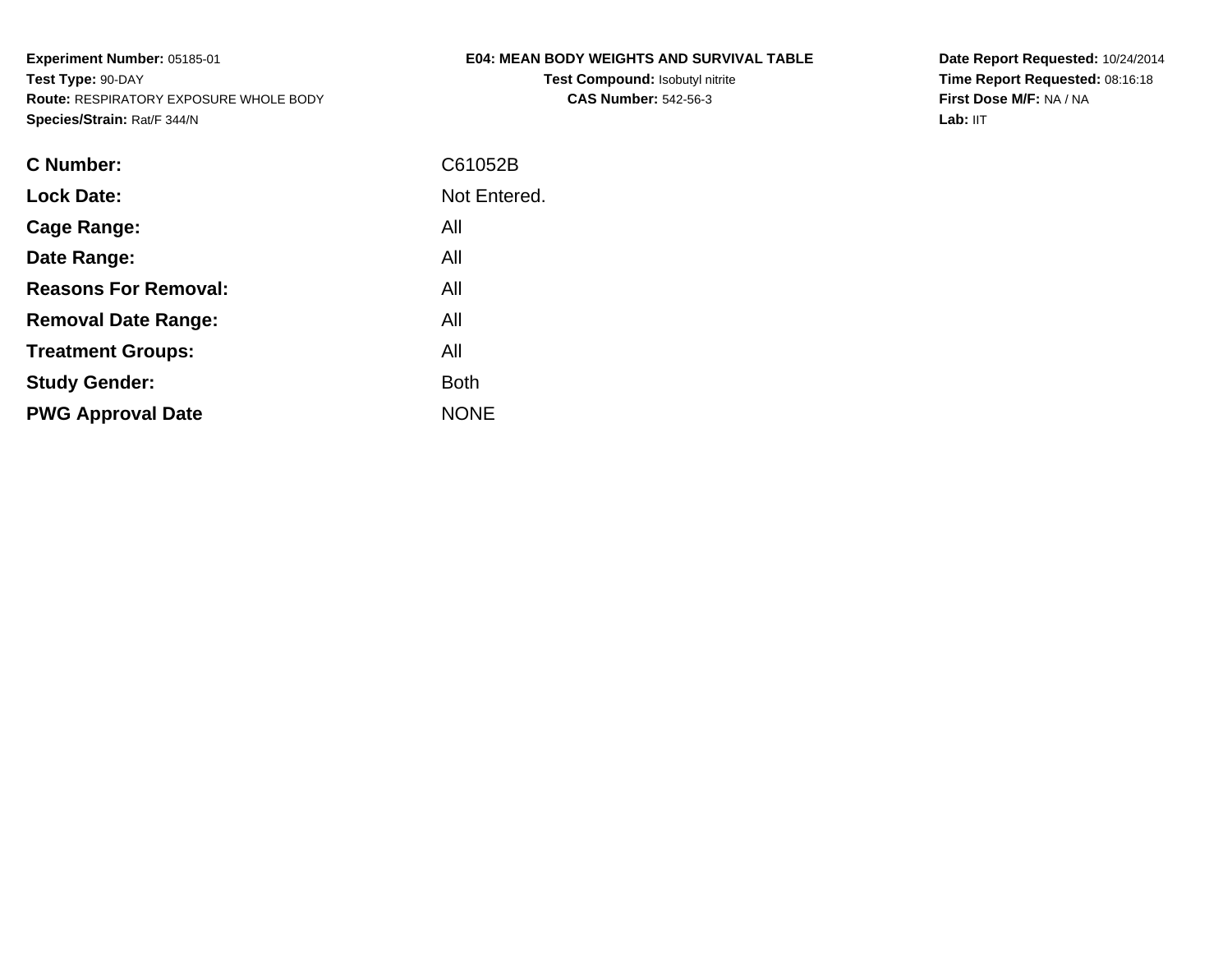### **E04: MEAN BODY WEIGHTS AND SURVIVAL TABLE**

**Test Compound:** Isobutyl nitrite**CAS Number:** 542-56-3

**Date Report Requested:** 10/24/2014**Time Report Requested:** 08:16:18**First Dose M/F:** NA / NA**Lab:** IIT

#### **MALE**

| <b>DAY</b>                | <b>CONTROL</b> |    |       |             | <b>10 PPM</b> |       |             | <b>25 PPM</b> |       | <b>75 PPM</b> |    |  |  |
|---------------------------|----------------|----|-------|-------------|---------------|-------|-------------|---------------|-------|---------------|----|--|--|
|                           | WT(g)          | N  | WT(g) | % OF CNTL N |               | WT(g) | % OF CNTL N |               | WT(g) | % OF CNTL N   |    |  |  |
|                           | 118.0          | 10 | 115.6 | 98.0        | 10            | 118.4 | 100.4       | 10            | 113.0 | 95.8          | 10 |  |  |
| 8                         | 147.4          | 10 | 145.4 | 98.6        | 10            | 147.3 | 100.0       | 10            | 137.6 | 93.4          | 10 |  |  |
| 15                        | 179.3          | 10 | 176.2 | 98.3        | 10            | 178.7 | 99.7        | 10            | 167.6 | 93.5          | 9  |  |  |
| 16                        |                |    |       |             |               |       |             |               | 181.8 |               | 1  |  |  |
| 22                        | 212.5          | 10 | 202.5 | 95.3        | 10            | 211.9 | 99.8        | 10            | 197.7 | 93.0          | 10 |  |  |
| 29                        | 238.2          | 10 | 226.0 | 94.9        | 10            | 239.5 | 100.5       | 10            | 220.5 | 92.6          | 10 |  |  |
| 36                        | 257.1          | 10 | 246.7 | 96.0        | 10            | 259.7 | 101.0       | 10            | 241.8 | 94.1          | 10 |  |  |
| 43                        | 273.5          | 10 | 262.7 | 96.0        | 10            | 276.2 | 101.0       | 10            | 258.9 | 94.7          | 10 |  |  |
| 50                        | 286.9          | 10 | 278.4 | 97.1        | 10            | 295.1 | 102.9       | 10            | 273.4 | 95.3          | 10 |  |  |
| 57                        | 300.3          | 10 | 291.3 | 97.0        | 10            | 310.0 | 103.2       | 10            | 286.6 | 95.4          | 10 |  |  |
| 64                        | 311.6          | 10 | 302.9 | 97.2        | 10            | 325.5 | 104.5       | 10            | 300.0 | 96.3          | 10 |  |  |
| 71                        | 320.8          | 10 | 314.7 | 98.1        | 10            | 337.2 | 105.1       | 10            | 309.9 | 96.6          | 10 |  |  |
| 77                        | 330.3          | 10 | 326.0 | 98.7        | 10            | 347.4 | 105.2       | 10            | 321.0 | 97.2          | 10 |  |  |
| 85                        | 338.6          | 10 | 334.1 | 98.7        | 10            | 357.3 | 105.5       | 10            | 328.3 | 96.9          | 10 |  |  |
| <b>TERM</b><br><b>SAC</b> | 345.0          | 10 | 339.1 | 98.3        | 10            | 365.4 | 105.9       | 10            | 329.3 | 95.4          | 10 |  |  |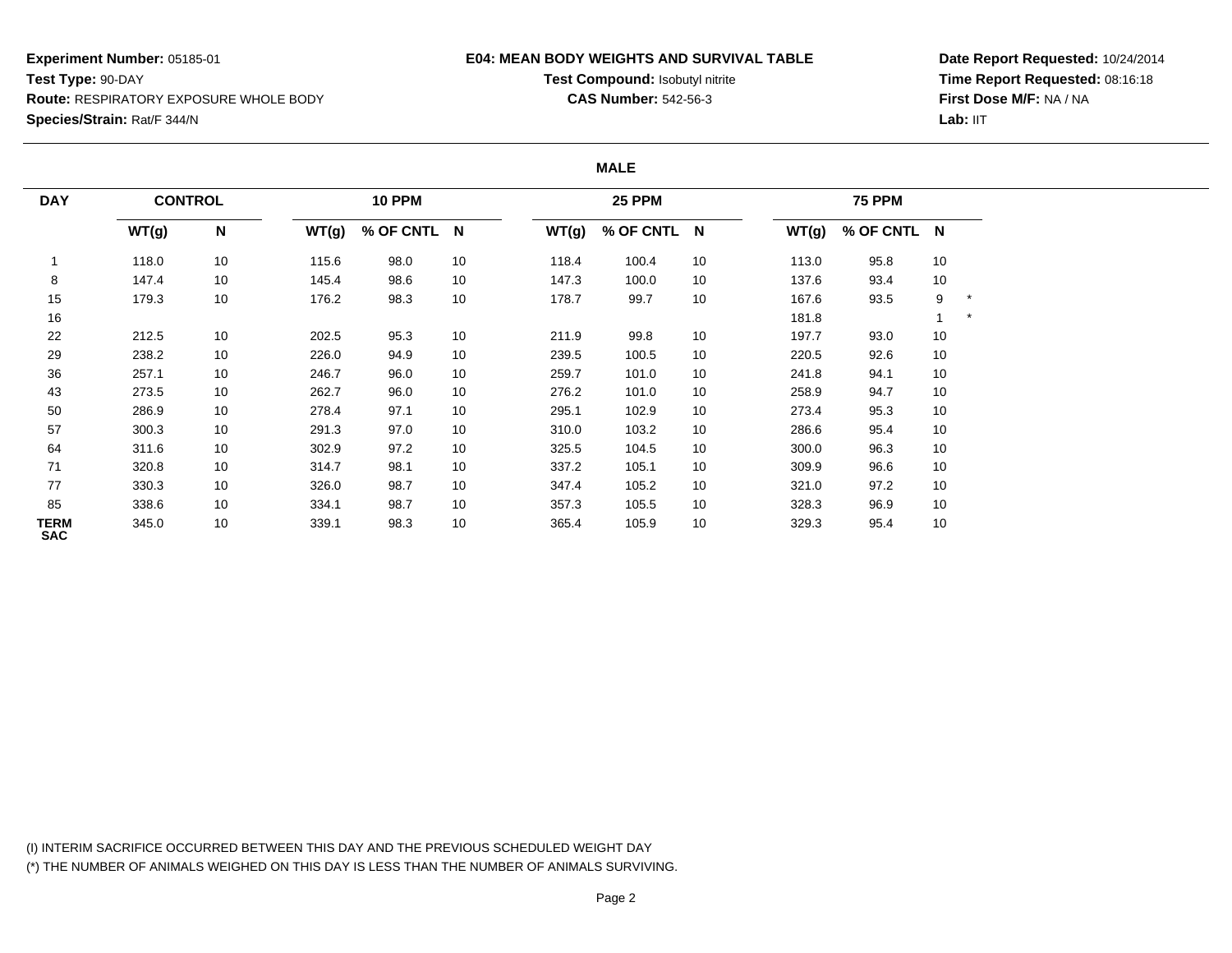## **E04: MEAN BODY WEIGHTS AND SURVIVAL TABLE**

**Test Compound:** Isobutyl nitrite**CAS Number:** 542-56-3

**Date Report Requested:** 10/24/2014**Time Report Requested:** 08:16:18**First Dose M/F:** NA / NALab: IIT

#### **MALE**

| <b>DAY</b>                |       | <b>150 PPM</b> |    |       | <b>300 PPM</b> |    |  |
|---------------------------|-------|----------------|----|-------|----------------|----|--|
|                           | WT(g) | % OF CNTL N    |    | WT(g) | % OF CNTL N    |    |  |
| 1                         | 116.3 | 98.6           | 10 | 116.9 | 99.1           | 10 |  |
| 8                         | 142.0 | 96.3           | 10 | 132.0 | 89.5           | 10 |  |
| 15                        | 171.3 | 95.5           | 10 | 157.8 | 88.0           | 10 |  |
| 16                        |       |                |    |       |                |    |  |
| 22                        | 198.6 | 93.5           | 10 | 179.5 | 84.5           | 10 |  |
| 29                        | 221.7 | 93.1           | 10 | 197.7 | 83.0           | 10 |  |
| 36                        | 239.5 | 93.2           | 10 | 211.7 | 82.4           | 10 |  |
| 43                        | 254.8 | 93.2           | 10 | 232.7 | 85.1           | 10 |  |
| 50                        | 269.4 | 93.9           | 10 | 244.3 | 85.2           | 10 |  |
| 57                        | 279.3 | 93.0           | 10 | 255.3 | 85.0           | 10 |  |
| 64                        | 292.9 | 94.0           | 10 | 263.4 | 84.5           | 10 |  |
| $71$                      | 304.3 | 94.9           | 10 | 274.7 | 85.6           | 10 |  |
| 77                        | 310.1 | 93.9           | 10 | 282.6 | 85.6           | 10 |  |
| 85                        | 318.4 | 94.0           | 10 | 291.3 | 86.0           | 10 |  |
| <b>TERM</b><br><b>SAC</b> | 327.5 | 94.9           | 10 | 296.1 | 85.8           | 10 |  |

\*\*\*END OF MALE DATA\*\*\*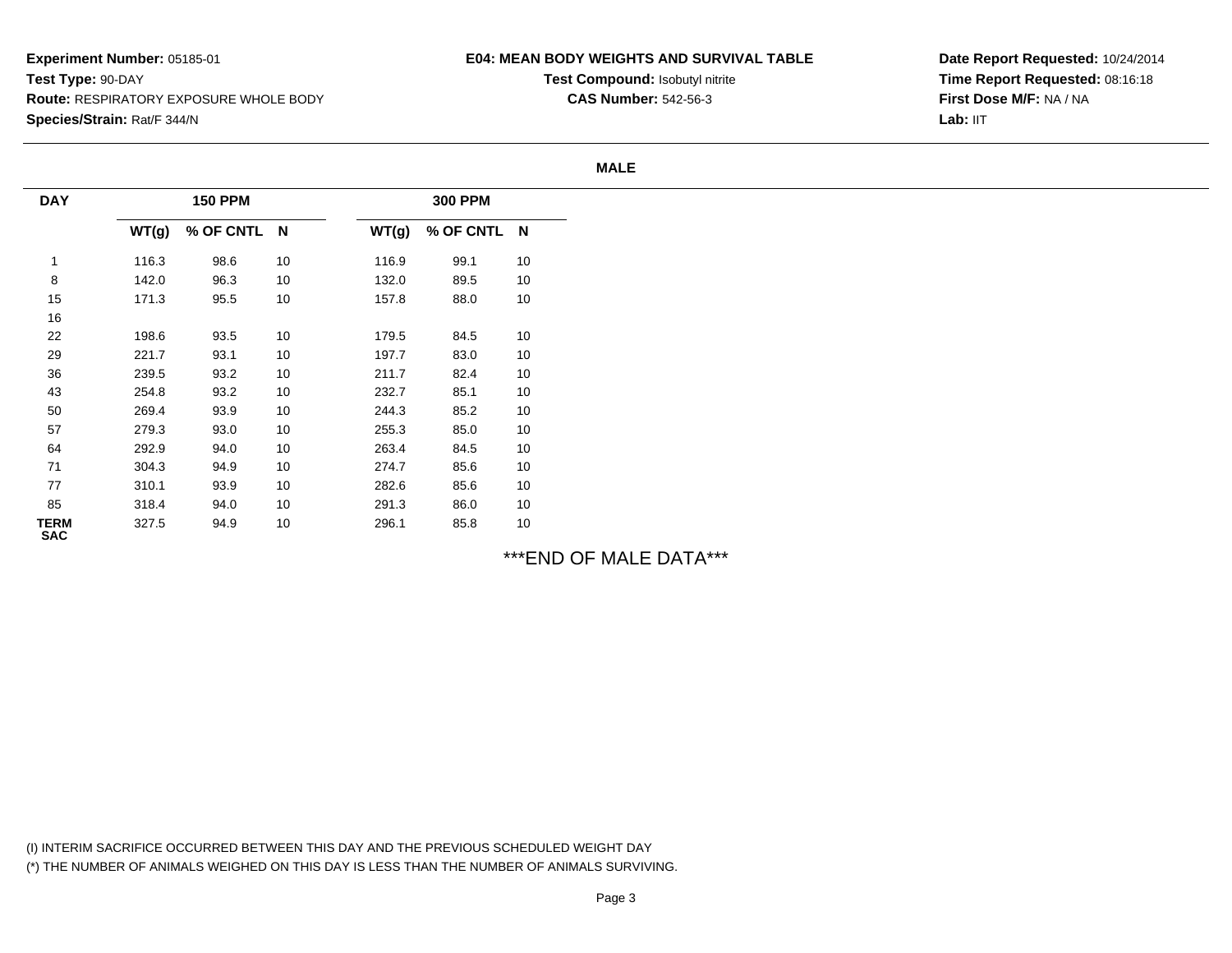#### **E04: MEAN BODY WEIGHTS AND SURVIVAL TABLE**

**Test Compound:** Isobutyl nitrite**CAS Number:** 542-56-3

**Date Report Requested:** 10/24/2014**Time Report Requested:** 08:16:18**First Dose M/F:** NA / NA**Lab:** IIT

#### **FEMALE**

| <b>DAY</b>                | <b>CONTROL</b> |      |       | <b>10 PPM</b> |    |       | <b>25 PPM</b> |    |       | <b>75 PPM</b> |    |
|---------------------------|----------------|------|-------|---------------|----|-------|---------------|----|-------|---------------|----|
|                           | WT(g)          | N    | WT(g) | % OF CNTL N   |    | WT(g) | % OF CNTL N   |    | WT(g) | % OF CNTL N   |    |
|                           | 92.0           | $10$ | 90.0  | 97.8          | 10 | 90.3  | 98.1          | 10 | 88.7  | 96.4          | 10 |
| 8                         | 109.4          | 10   | 108.0 | 98.7          | 10 | 108.1 | 98.8          | 10 | 106.9 | 97.7          | 10 |
| 15                        | 125.6          | 10   | 125.5 | 100.0         | 10 | 125.9 | 100.3         | 10 | 124.6 | 99.3          | 10 |
| 22                        | 140.0          | 10   | 140.9 | 100.6         | 10 | 139.8 | 99.9          | 10 | 138.7 | 99.1          | 10 |
| 29                        | 150.7          | 10   | 151.6 | 100.6         | 10 | 152.0 | 100.8         | 10 | 150.6 | 99.9          | 10 |
| 36                        | 159.9          | 10   | 161.3 | 100.9         | 10 | 162.0 | 101.3         | 10 | 159.4 | 99.7          | 10 |
| 43                        | 168.0          | 10   | 168.1 | 100.1         | 10 | 170.1 | 101.3         | 10 | 165.8 | 98.7          | 10 |
| 50                        | 173.5          | 10   | 173.9 | 100.2         | 10 | 175.6 | 101.2         | 10 | 172.2 | 99.2          | 10 |
| 57                        | 178.1          | 10   | 179.6 | 100.8         | 10 | 179.7 | 100.9         | 10 | 176.9 | 99.3          | 10 |
| 64                        | 181.8          | 10   | 185.2 | 101.8         | 10 | 186.9 | 102.8         | 10 | 182.9 | 100.6         | 10 |
| 71                        | 184.1          | 10   | 189.4 | 102.9         | 10 | 191.4 | 104.0         | 10 | 186.6 | 101.4         | 10 |
| 77                        | 190.5          | 10   | 193.8 | 101.8         | 10 | 194.3 | 102.0         | 10 | 189.6 | 99.6          | 10 |
| 85                        | 191.5          | 10   | 195.4 | 102.0         | 10 | 198.0 | 103.4         | 10 | 193.5 | 101.0         | 10 |
| <b>TERM</b><br><b>SAC</b> | 194.2          | 10   | 196.5 | 101.2         | 10 | 199.8 | 102.9         | 10 | 193.9 | 99.9          | 10 |